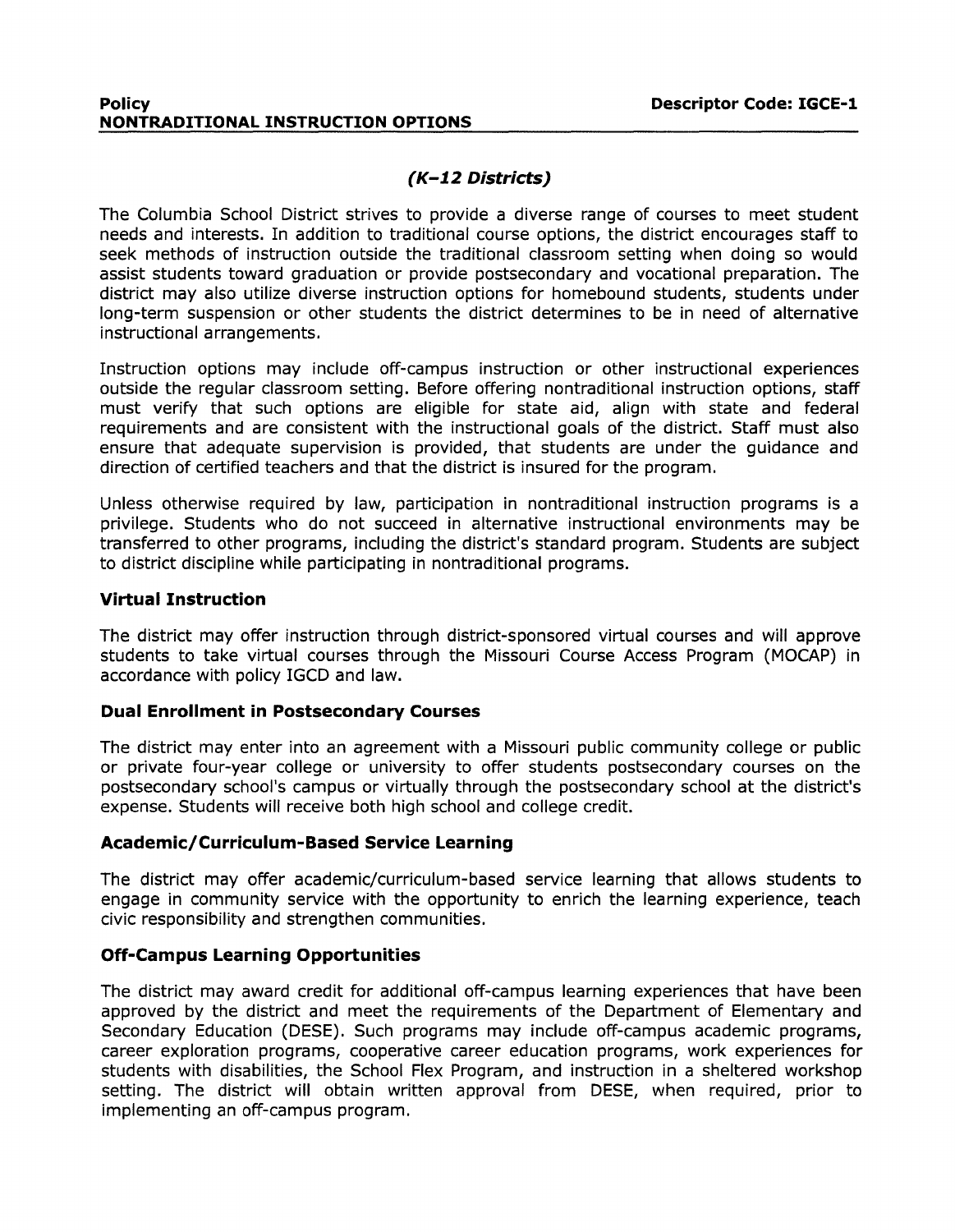The district may offer credit for these off-campus opportunities in accordance with DESE requirements. The amount and type of credit awarded will depend on the hours spent in the activity and the extent to which those activities are consistent with the student's individual career and academic plan (ICAP).

### **School Flex Program**

The district may participate in a program that allows a student to be employed or attend an off-campus college or a technical/career program while still being considered a full-time student of the school district. The program is only open to juniors and seniors who have approval from the principal and their parents/guardians. To participate in the program, the student must:

- 1. Have an ICAP that meets DESE's criteria.
- 2. Attend the district a minimum of two instructional hours per school day.
- 3. Pursue a timely graduation through an enrollment in district-required classes in order to meet graduation requirements.
- 4. Provide evidence of college or technical/career education enrollment and attendance or proof of employment and labor that is aligned with the student's ICAP developed in conjunction with the district.
- 5. Refrain from being expelled or suspended while participating in the program.
- 6. Maintain a 95 percent attendance rate.

A student participating in the School Flex Program will be considered a full-time student of the district and will receive academic credit for his or her off-campus education or employment.

\*\*\*\*\*\*\*

#### **Note: The reader is encouraged to check the index located at the beginning of this section for other pertinent policies and to review administrative procedures and/or forms for related information.**

Columbia Public Schools **Date Adopted: 1/14/2008** Last Revised: 11/12/2018

These references are not intended to be part of the policy itself, nor do they indicate the basis or authority for